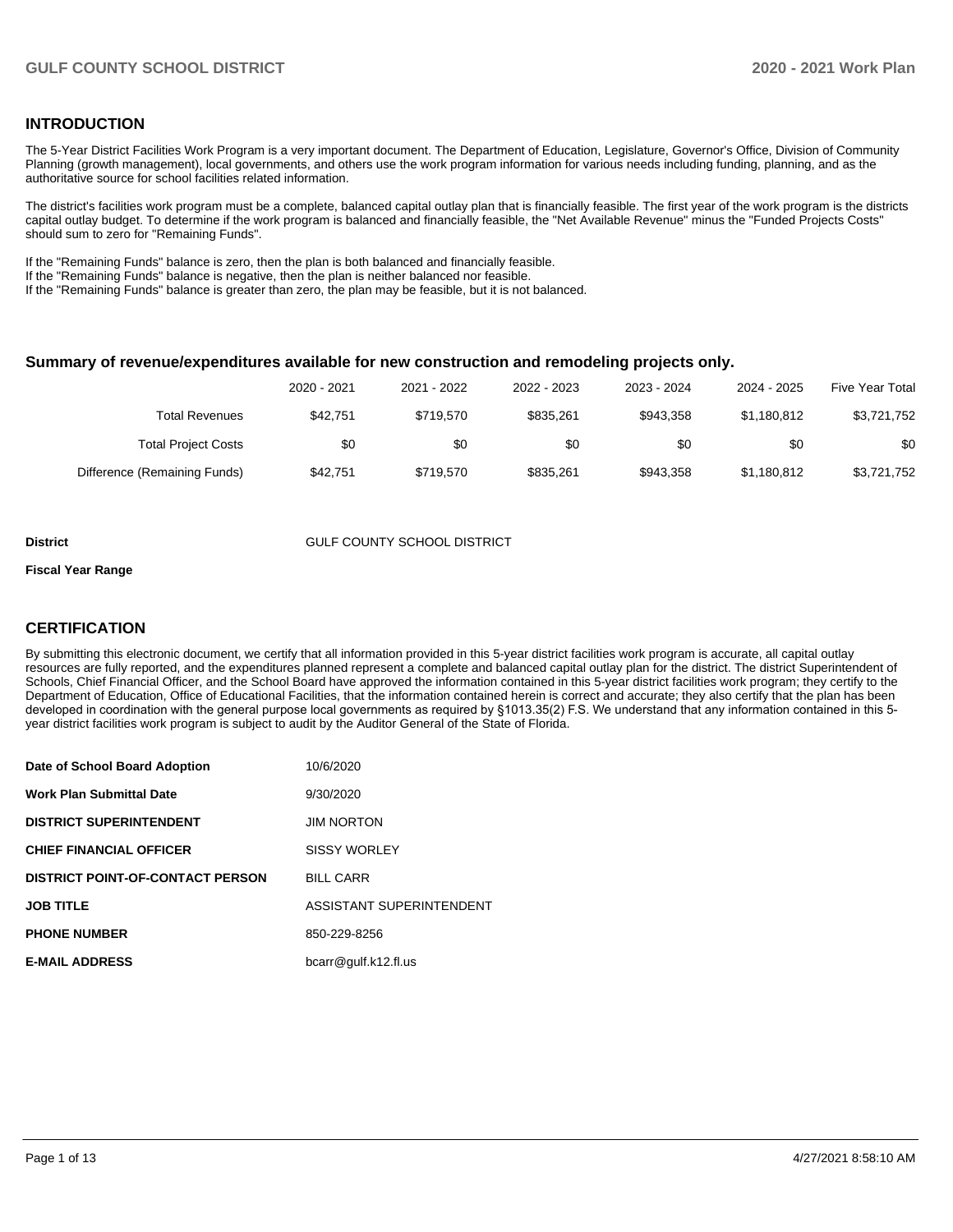# **Expenditures**

## **Expenditure for Maintenance, Repair and Renovation from 1.50-Mills and PECO**

Annually, prior to the adoption of the district school budget, each school board must prepare a tentative district facilities work program that includes a schedule of major repair and renovation projects necessary to maintain the educational and ancillary facilities of the district.

| Item                                                                                                                                                                                      | $2020 - 2021$<br><b>Actual Budget</b> | 2021 - 2022<br>Projected | 2022 - 2023<br>Projected | 2023 - 2024<br>Projected | $2024 - 2025$<br>Projected | <b>Total</b> |
|-------------------------------------------------------------------------------------------------------------------------------------------------------------------------------------------|---------------------------------------|--------------------------|--------------------------|--------------------------|----------------------------|--------------|
| <b>HVAC</b>                                                                                                                                                                               | \$1,000,000                           | \$500.000                | \$500,000                | \$500,000                | \$500,000                  | \$3,000,000  |
| Locations: DISTRICT ADMINISTRATIVE OFFICES, GULF ADULT SCHOOL, PORT SAINT JOE ELEMENTARY, PORT SAINT JOE JUNIOR SENIOR<br>HIGH, WEWAHITCHKA JUNIOR SENIOR HIGH, WEWAHITCHKA ELEMENTARY    |                                       |                          |                          |                          |                            |              |
| Flooring                                                                                                                                                                                  | \$50,000                              | \$50,000                 | \$50,000                 | \$50,000                 | \$50,000                   | \$250,000    |
| DISTRICT ADMINISTRATIVE OFFICES, GULF ADULT SCHOOL, PORT SAINT JOE ELEMENTARY, PORT SAINT JOE JUNIOR SENIOR<br>Locations:<br>HIGH, WEWAHITCHKA JUNIOR SENIOR HIGH, WEWAHITCHKA ELEMENTARY |                                       |                          |                          |                          |                            |              |
| Roofing                                                                                                                                                                                   | \$100,000                             | \$100,000                | \$100,000                | \$100,000                | \$100,000                  | \$500,000    |
| DISTRICT ADMINISTRATIVE OFFICES, GULF ADULT SCHOOL, PORT SAINT JOE ELEMENTARY, PORT SAINT JOE JUNIOR SENIOR<br>Locations:<br>HIGH, WEWAHITCHKA JUNIOR SENIOR HIGH, WEWAHITCHKA ELEMENTARY |                                       |                          |                          |                          |                            |              |
| Safety to Life                                                                                                                                                                            | \$0                                   | \$0                      | \$0                      | \$0                      | \$0                        | \$0          |
| Locations: No Locations for this expenditure.                                                                                                                                             |                                       |                          |                          |                          |                            |              |
| Fencing                                                                                                                                                                                   | \$0                                   | \$0                      | \$0                      | \$0                      | \$0                        | \$0          |
| Locations: No Locations for this expenditure.                                                                                                                                             |                                       |                          |                          |                          |                            |              |
| Parking                                                                                                                                                                                   | \$0                                   | \$0                      | \$0                      | \$0                      | \$0                        | \$0          |
| Locations: No Locations for this expenditure.                                                                                                                                             |                                       |                          |                          |                          |                            |              |
| Electrical                                                                                                                                                                                | \$0                                   | \$0                      | \$0                      | \$0                      | \$0                        | \$0          |
| Locations: No Locations for this expenditure.                                                                                                                                             |                                       |                          |                          |                          |                            |              |
| Fire Alarm                                                                                                                                                                                | \$5,000                               | \$5,000                  | \$5,000                  | \$5,000                  | \$5,000                    | \$25,000     |
| Locations: DISTRICT ADMINISTRATIVE OFFICES, GULF ADULT SCHOOL, PORT SAINT JOE ELEMENTARY, PORT SAINT JOE JUNIOR SENIOR<br>HIGH, WEWAHITCHKA JUNIOR SENIOR HIGH, WEWAHITCHKA ELEMENTARY    |                                       |                          |                          |                          |                            |              |
| Telephone/Intercom System                                                                                                                                                                 | \$0                                   | \$0                      | \$0                      | \$0                      | \$0                        | \$0          |
| Locations: No Locations for this expenditure.                                                                                                                                             |                                       |                          |                          |                          |                            |              |
| <b>Closed Circuit Television</b>                                                                                                                                                          | \$0                                   | \$0                      | \$0                      | \$0                      | \$0                        | \$0          |
| Locations: No Locations for this expenditure.                                                                                                                                             |                                       |                          |                          |                          |                            |              |
| Paint                                                                                                                                                                                     | \$0                                   | \$0                      | \$0                      | \$0                      | \$0                        | \$0          |
| Locations: No Locations for this expenditure.                                                                                                                                             |                                       |                          |                          |                          |                            |              |
| Maintenance/Repair                                                                                                                                                                        | \$70,000                              | \$70.000                 | \$70,000                 | \$70,000                 | \$70.000                   | \$350,000    |
| Locations: DISTRICT ADMINISTRATIVE OFFICES, GULF ADULT SCHOOL, PORT SAINT JOE ELEMENTARY, PORT SAINT JOE JUNIOR SENIOR<br>HIGH, WEWAHITCHKA JUNIOR SENIOR HIGH, WEWAHITCHKA ELEMENTARY    |                                       |                          |                          |                          |                            |              |
| <b>Sub Total:</b>                                                                                                                                                                         | \$1,225,000                           | \$725,000                | \$725,000                | \$725,000                | \$725,000                  | \$4,125,000  |

| i pr<br>.7.711<br>. .<br>חו<br>111<br>. .<br>,,,,,,<br><br>$\cdots$ |  | $\sim$ | m o<br>w | т. | . .<br>DU | $\sim$<br>. |
|---------------------------------------------------------------------|--|--------|----------|----|-----------|-------------|
|---------------------------------------------------------------------|--|--------|----------|----|-----------|-------------|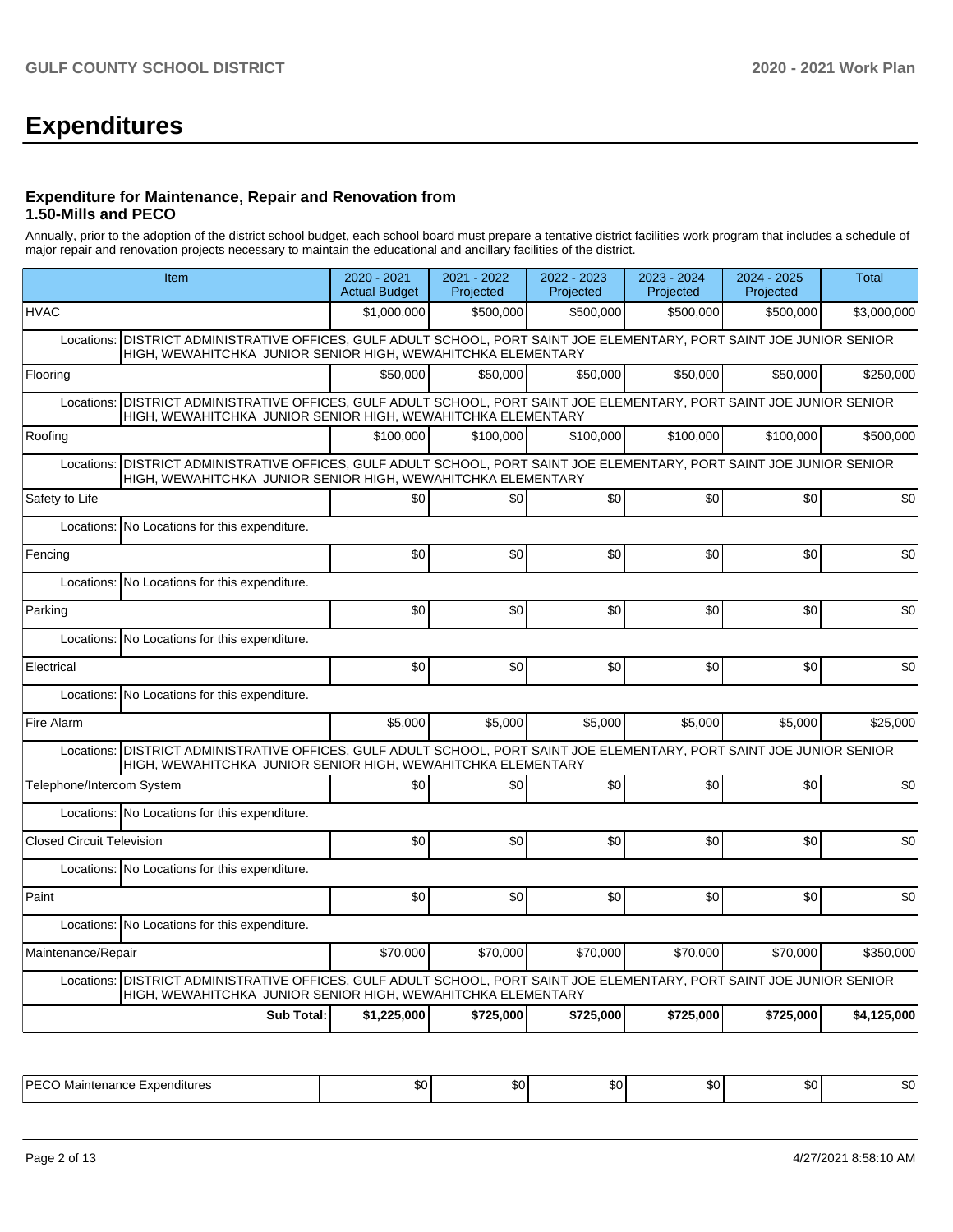|                           | ∩ ⊿                     |           |           |           |           | 12F            |
|---------------------------|-------------------------|-----------|-----------|-----------|-----------|----------------|
| 1.50 Mill Sub<br>Total: I | 225.000<br>$\cdot$<br>. | \$725,000 | \$725,000 | \$725,000 | \$725,000 | 125.000<br>\$4 |
|                           |                         |           |           |           |           |                |

No items have been specified.

| Total: | ا 225.000. | \$725,000 | \$725,000 | \$725.000<br>$\mathbf{v}$ | \$725,000 | .000<br>$\overline{10}$<br>Ъ4 |
|--------|------------|-----------|-----------|---------------------------|-----------|-------------------------------|

#### **Local 1.50 Mill Expenditure For Maintenance, Repair and Renovation**

Anticipated expenditures expected from local funding sources over the years covered by the current work plan.

| Item                                                         | 2020 - 2021<br><b>Actual Budget</b> | 2021 - 2022<br>Projected | 2022 - 2023<br>Projected | $2023 - 2024$<br>Projected | 2024 - 2025<br>Projected | <b>Total</b> |
|--------------------------------------------------------------|-------------------------------------|--------------------------|--------------------------|----------------------------|--------------------------|--------------|
| Remaining Maint and Repair from 1.5 Mills                    | \$1,225,000                         | \$725,000                | \$725,000                | \$725,000                  | \$725,000                | \$4,125,000  |
| Maintenance/Repair Salaries                                  | \$0                                 | \$0                      | \$0                      | \$0                        | \$0                      | \$0          |
| <b>School Bus Purchases</b>                                  | \$250,000                           | \$250,000                | \$250,000                | \$250,000                  | \$250,000                | \$1,250,000  |
| <b>Other Vehicle Purchases</b>                               | \$0                                 | \$25,000                 | \$0                      | \$0                        | \$0                      | \$25,000     |
| Capital Outlay Equipment                                     | \$100,000                           | \$325,000                | \$325,000                | \$325,000                  | \$200,000                | \$1,275,000  |
| Rent/Lease Payments                                          | \$0                                 | \$0                      | \$0                      | \$0                        | \$0                      | \$0          |
| <b>COP Debt Service</b>                                      | \$0                                 | \$0                      | \$0                      | \$0                        | \$0                      | \$0          |
| Rent/Lease Relocatables                                      | \$0                                 | \$0                      | \$0                      | \$0                        | \$0                      | \$0          |
| <b>Environmental Problems</b>                                | \$0                                 | \$0                      | \$0                      | \$0                        | \$0                      | \$0          |
| s.1011.14 Debt Service                                       | \$0                                 | \$0                      | \$0                      | \$0                        | \$0                      | \$0          |
| <b>Special Facilities Construction Account</b>               | \$0                                 | \$0                      | \$0                      | \$0                        | \$0                      | \$0          |
| Premiums for Property Casualty Insurance - 1011.71<br>(4a,b) | \$110,000                           | \$150,000                | \$150,000                | \$150,000                  | \$150,000                | \$710,000    |
| Qualified School Construction Bonds (QSCB)                   | \$0                                 | \$0                      | \$0                      | \$0                        | \$0                      | \$0          |
| Qualified Zone Academy Bonds (QZAB)                          | \$0                                 | \$0                      | \$0                      | \$0                        | \$0                      | \$0          |
| <b>Local Expenditure Totals:</b>                             | \$1,685,000                         | \$1,475,000              | \$1,450,000              | \$1,450,000                | \$1,325,000              | \$7,385,000  |

## **Revenue**

## **1.50 Mill Revenue Source**

Schedule of Estimated Capital Outlay Revenue from each currently approved source which is estimated to be available for expenditures on the projects included in the tentative district facilities work program. All amounts are NET after considering carryover balances, interest earned, new COP's, 1011.14 and 1011.15 loans, etc. Districts cannot use 1.5-Mill funds for salaries except for those explicitly associated with maintenance/repair projects. (1011.71 (5), F.S.)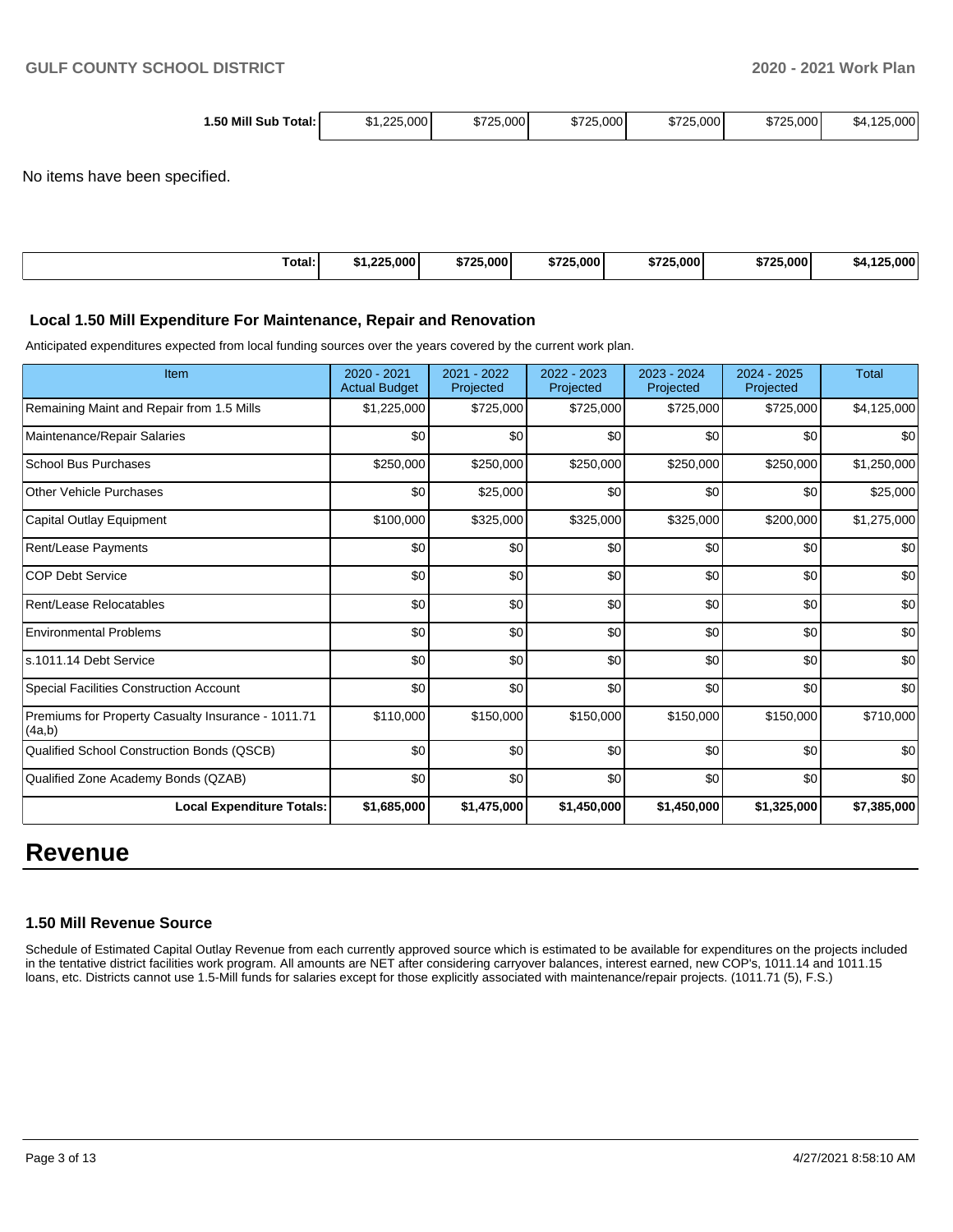## **GULF COUNTY SCHOOL DISTRICT 2020 - 2021 Work Plan**

| Item                                                                                | Fund | $2020 - 2021$<br><b>Actual Value</b> | $2021 - 2022$<br>Projected | $2022 - 2023$<br>Projected | 2023 - 2024<br>Projected | $2024 - 2025$<br>Projected | <b>Total</b>     |
|-------------------------------------------------------------------------------------|------|--------------------------------------|----------------------------|----------------------------|--------------------------|----------------------------|------------------|
| $(1)$ Non-exempt property<br>lassessed valuation                                    |      | \$2,026,571,302                      | \$2,207,984,632            | \$2,302,454,589            | \$2,415,055,223          | \$2,532,195,111            | \$11,484,260,857 |
| $(2)$ The Millage projected for<br>discretionary capital outlay per<br>ls.1011.71   |      | 0.85                                 | 1.00                       | 1.00                       | 1.00                     | 1.00                       |                  |
| $(3)$ Full value of the 1.50-Mill<br>discretionary capital outlay per<br>ls.1011.71 |      | \$3,404,640                          | \$3,709,414                | \$3,868,124                | \$4,057,293              | \$4,254,088                | \$19,293,559     |
| $(4)$ Value of the portion of the 1.50<br>-Mill ACTUALLY levied                     | 370I | \$1,647,846                          | \$2,119,665                | \$2,210,356                | \$2,318,453              | \$2,430,907                | \$10,727,227     |
| $(5)$ Difference of lines $(3)$ and $(4)$                                           |      | \$1,756,794                          | \$1,589,749                | \$1,657,768                | \$1,738,840              | \$1,823,181                | \$8,566,332      |

## **PECO Revenue Source**

The figure in the row designated "PECO Maintenance" will be subtracted from funds available for new construction because PECO maintenance dollars cannot be used for new construction.

| Item                                 | Fund | $2020 - 2021$<br><b>Actual Budget</b> | 2021 - 2022<br>Projected | 2022 - 2023<br>Projected | 2023 - 2024<br>Projected | $2024 - 2025$<br>Projected | Total            |
|--------------------------------------|------|---------------------------------------|--------------------------|--------------------------|--------------------------|----------------------------|------------------|
| <b>PECO New Construction</b>         | 340  | \$0                                   | \$0 <sub>1</sub>         | \$0                      | \$0 <sub>1</sub>         | \$0 <sub>1</sub>           | \$0 <sub>1</sub> |
| <b>PECO Maintenance Expenditures</b> |      | ا 30                                  | \$٥Ι                     | \$0                      | \$0 <sub>1</sub>         | \$0                        | \$0              |
|                                      |      | \$0                                   | \$0                      | \$0                      | \$0                      | \$0                        | \$0              |

## **CO & DS Revenue Source**

Revenue from Capital Outlay and Debt Service funds.

| <b>Item</b>                               | Fund | $2020 - 2021$<br><b>Actual Budget</b> | 2021 - 2022<br>Projected | 2022 - 2023<br>Projected | $2023 - 2024$<br>Projected | $2024 - 2025$<br>Projected | Total     |
|-------------------------------------------|------|---------------------------------------|--------------------------|--------------------------|----------------------------|----------------------------|-----------|
| ICO & DS Cash Flow-through<br>Distributed | 360  | \$72.475                              | \$72.475                 | \$72.475                 | \$72.475                   | \$72,475                   | \$362,375 |
| ICO & DS Interest on<br>Undistributed CO  | 360  | \$2.430                               | \$2.430                  | \$2.430                  | \$2.430                    | \$2,430                    | \$12,150  |
|                                           |      | \$74,905                              | \$74.905                 | \$74.905                 | \$74.905                   | \$74,905                   | \$374,525 |

## **Fair Share Revenue Source**

Nothing reported for this section. All legally binding commitments for proportionate fair-share mitigation for impacts on public school facilities must be included in the 5-year district work program.

#### **Sales Surtax Referendum**

Specific information about any referendum for a 1-cent or ½-cent surtax referendum during the previous year.

**Did the school district hold a surtax referendum during the past fiscal year 2019 - 2020?**

No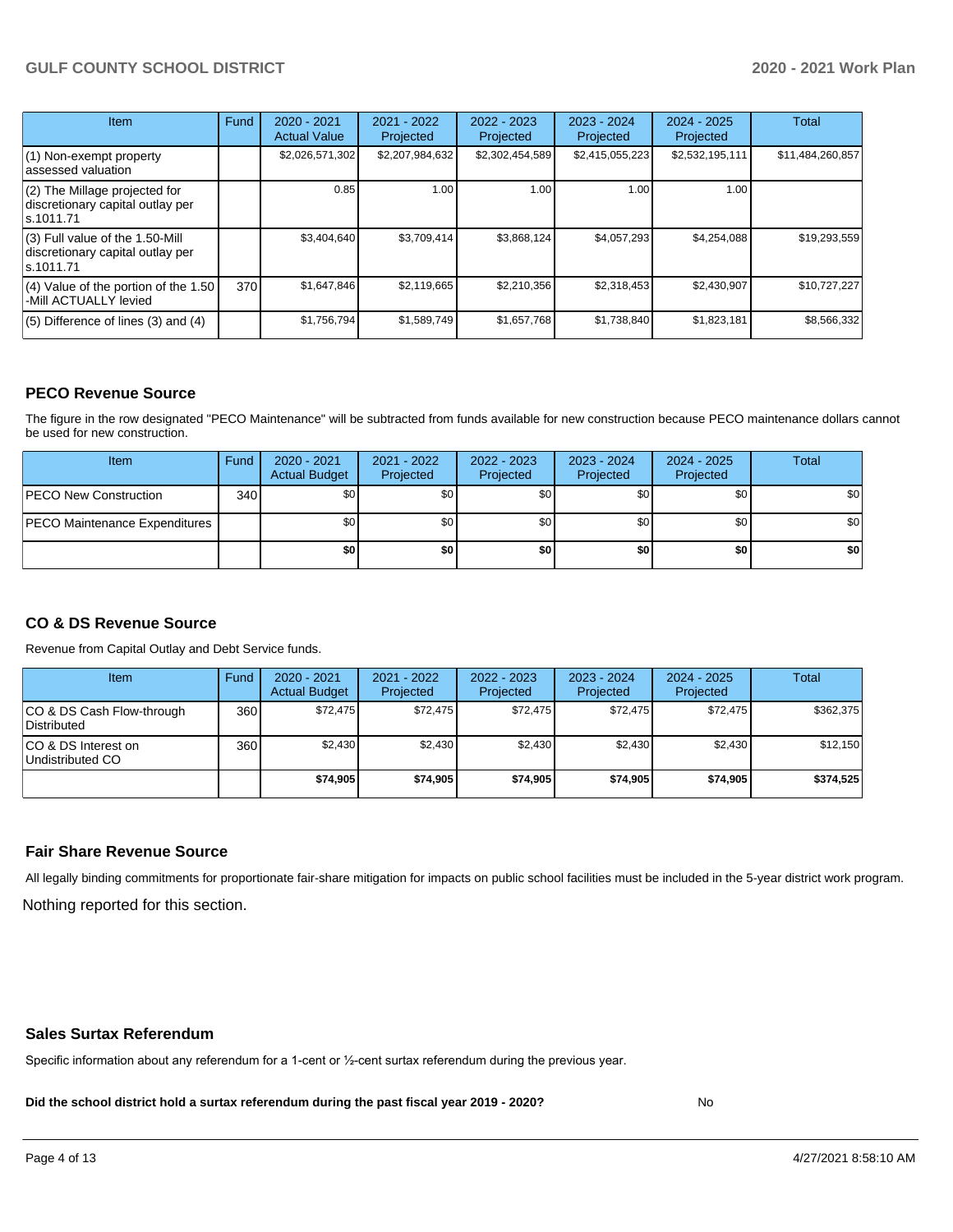## **Additional Revenue Source**

Any additional revenue sources

| Item                                                                                                                      | 2020 - 2021<br><b>Actual Value</b> | 2021 - 2022<br>Projected | 2022 - 2023<br>Projected | 2023 - 2024<br>Projected | 2024 - 2025<br>Projected | <b>Total</b> |
|---------------------------------------------------------------------------------------------------------------------------|------------------------------------|--------------------------|--------------------------|--------------------------|--------------------------|--------------|
| Proceeds from a s.1011.14/15 F.S. Loans                                                                                   | \$0                                | \$0                      | \$0                      | \$0                      | \$0                      | \$0          |
| District Bonds - Voted local bond<br>referendum proceeds per s.9, Art VII<br><b>State Constitution</b>                    | \$0                                | \$0                      | \$0                      | \$0                      | \$0                      | \$0          |
| Proceeds from Special Act Bonds                                                                                           | \$0                                | \$0                      | \$0                      | \$0                      | \$0                      | \$0          |
| Estimated Revenue from CO & DS Bond<br>Sale                                                                               | \$0                                | \$0                      | \$0                      | \$0                      | \$0                      | \$0          |
| Proceeds from Voted Capital<br>Improvements millage                                                                       | \$0                                | \$0                      | \$0                      | \$0                      | \$0                      | \$0          |
| Other Revenue for Other Capital Projects                                                                                  | \$0                                | \$0                      | \$0                      | \$0                      | \$0                      | \$0          |
| Proceeds from 1/2 cent sales surtax<br>authorized by school board                                                         | \$0                                | \$0                      | \$0                      | \$0                      | \$0                      | \$0          |
| Proceeds from local governmental<br>infrastructure sales surtax                                                           | \$0                                | \$0                      | \$0                      | \$0                      | \$0                      | \$0          |
| Proceeds from Certificates of<br>Participation (COP's) Sale                                                               | \$0                                | \$0                      | \$0                      | \$0                      | \$0                      | \$0          |
| Classrooms First Bond proceeds amount<br>authorized in FY 1997-98                                                         | \$0                                | \$0                      | \$0                      | \$0                      | \$0                      | \$0          |
| <b>Classrooms for Kids</b>                                                                                                | \$0                                | \$0                      | \$0                      | \$0                      | \$0                      | \$0          |
| <b>District Equity Recognition</b>                                                                                        | \$0                                | \$0                      | \$0                      | \$0                      | \$0                      | \$0          |
| <b>Federal Grants</b>                                                                                                     | \$0                                | \$0                      | \$0                      | \$0                      | \$0                      | \$0          |
| Proportionate share mitigation (actual<br>cash revenue only, not in kind donations)                                       | \$0                                | \$0                      | \$0                      | \$0                      | \$0                      | \$0          |
| Impact fees received                                                                                                      | \$0                                | \$0                      | \$0                      | \$0                      | \$0                      | \$0          |
| Private donations                                                                                                         | \$0                                | \$0                      | \$0                      | \$0                      | \$0                      | \$0          |
| Grants from local governments or not-for-<br>profit organizations                                                         | \$0                                | \$0                      | \$0                      | \$0                      | \$0                      | \$0          |
| Interest, Including Profit On Investment                                                                                  | \$5,000                            | \$0                      | \$0                      | \$0                      | \$0                      | \$5,000      |
| Revenue from Bonds pledging proceeds<br>from 1 cent or 1/2 cent Sales Surtax                                              | \$0                                | \$0                      | \$0                      | \$0                      | \$0                      | \$0          |
| <b>Total Fund Balance Carried Forward</b>                                                                                 | \$0                                | \$0                      | \$0                      | \$0                      | \$0                      | \$0          |
| General Capital Outlay Obligated Fund<br><b>Balance Carried Forward From Total</b><br><b>Fund Balance Carried Forward</b> | \$0                                | \$0                      | \$0                      | \$0                      | \$0                      | \$0          |
| Special Facilities Construction Account                                                                                   | \$0                                | \$0                      | \$0                      | \$0                      | \$0                      | \$0          |
| One Cent - 1/2 Cent Sales Surtax Debt<br>Service From Total Fund Balance Carried<br>Forward                               | \$0                                | \$0                      | \$0                      | \$0                      | \$0                      | \$0          |
| Capital Outlay Projects Funds Balance<br>Carried Forward From Total Fund<br><b>Balance Carried Forward</b>                | \$0                                | \$0                      | \$0                      | \$0                      | \$0                      | \$0          |
| Subtotal                                                                                                                  | \$5,000                            | \$0                      | \$0                      | \$0                      | \$0                      | \$5,000      |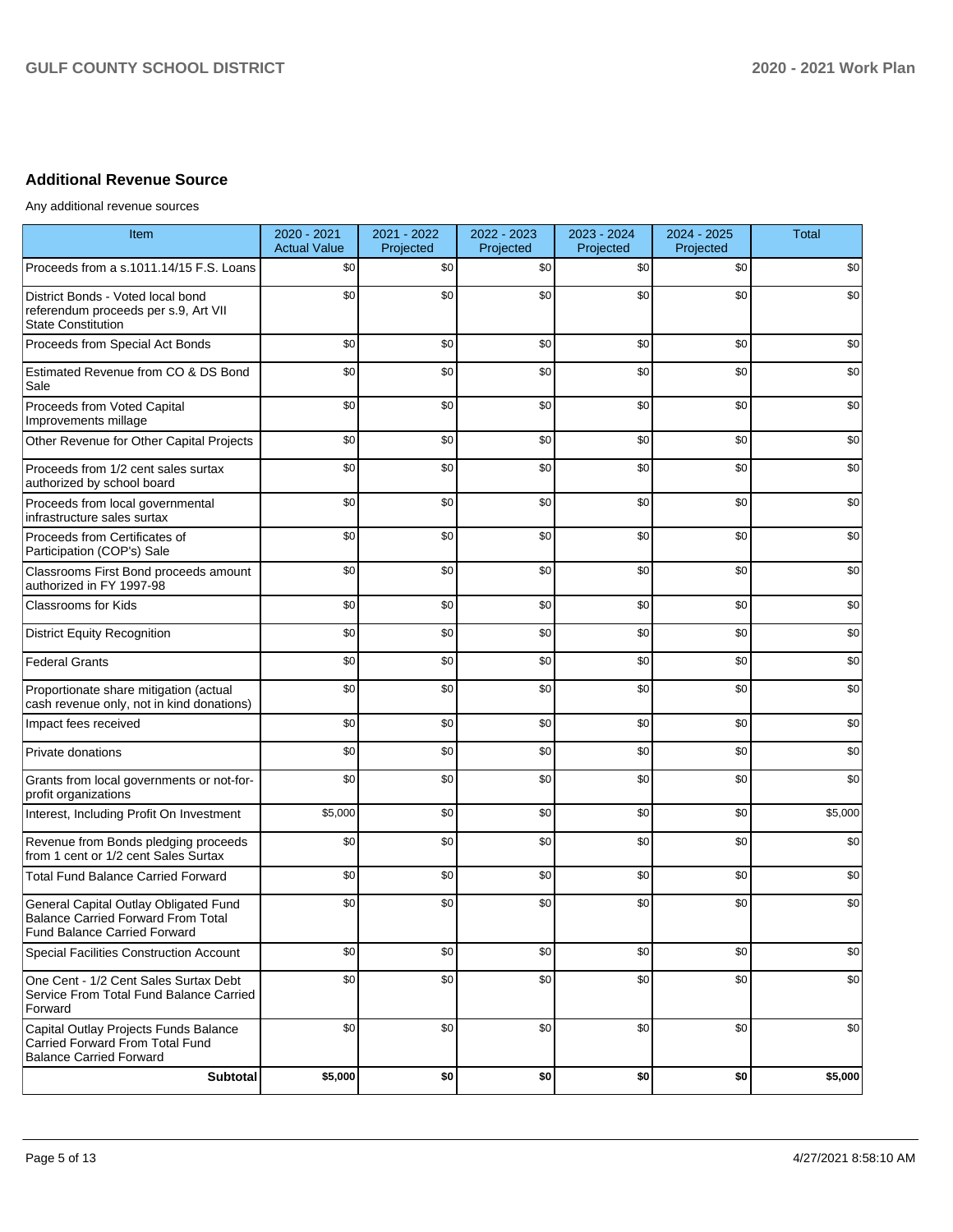## **Total Revenue Summary**

| <b>Item Name</b>                                              | $2020 - 2021$<br><b>Budget</b> | $2021 - 2022$<br>Projected | $2022 - 2023$<br>Projected | $2023 - 2024$<br>Projected | $2024 - 2025$<br>Projected | <b>Five Year Total</b> |
|---------------------------------------------------------------|--------------------------------|----------------------------|----------------------------|----------------------------|----------------------------|------------------------|
| Local 1.5 Mill Discretionary Capital Outlay<br><b>Revenue</b> | \$1,647,846                    | \$2,119,665                | \$2,210,356                | \$2,318,453                | \$2,430,907                | \$10,727,227           |
| PECO and 1.5 Mill Maint and Other 1.5<br>Mill Expenditures    | (\$1,685,000)                  | (\$1,475,000)              | (\$1,450,000)              | (\$1,450,000)              | (\$1,325,000)              | (\$7,385,000)          |
| <b>PECO Maintenance Revenue</b>                               | \$0                            | \$0 <sub>1</sub>           | \$0                        | \$0                        | \$0                        | \$0                    |
| Available 1.50 Mill for New<br><b>Construction</b>            | (\$37,154)                     | \$644.665                  | \$760,356                  | \$868,453                  | \$1,105,907                | \$3,342,227            |

| <b>Item Name</b>                     | 2020 - 2021<br><b>Budget</b> | $2021 - 2022$<br>Projected | 2022 - 2023<br><b>Projected</b> | 2023 - 2024<br>Projected | 2024 - 2025<br>Projected | <b>Five Year Total</b> |
|--------------------------------------|------------------------------|----------------------------|---------------------------------|--------------------------|--------------------------|------------------------|
| ICO & DS Revenue                     | \$74,905                     | \$74,905                   | \$74,905                        | \$74,905                 | \$74,905                 | \$374,525              |
| <b>PECO New Construction Revenue</b> | \$0                          | \$0 <sub>1</sub>           | \$0                             | \$0                      | \$0                      | \$0                    |
| Other/Additional Revenue             | \$5,000                      | \$0 <sub>1</sub>           | \$0                             | \$0                      | \$0                      | \$5,000                |
| <b>Total Additional Revenue</b>      | \$79,905                     | \$74.905                   | \$74,905                        | \$74,905                 | \$74.905                 | \$379,525              |
| <b>Total Available Revenue</b>       | \$42,751                     | \$719.570                  | \$835.261                       | \$943,358                | \$1,180,812              | \$3,721,752            |

## **Project Schedules**

## **Capacity Project Schedules**

A schedule of capital outlay projects necessary to ensure the availability of satisfactory classrooms for the projected student enrollment in K-12 programs.

Nothing reported for this section.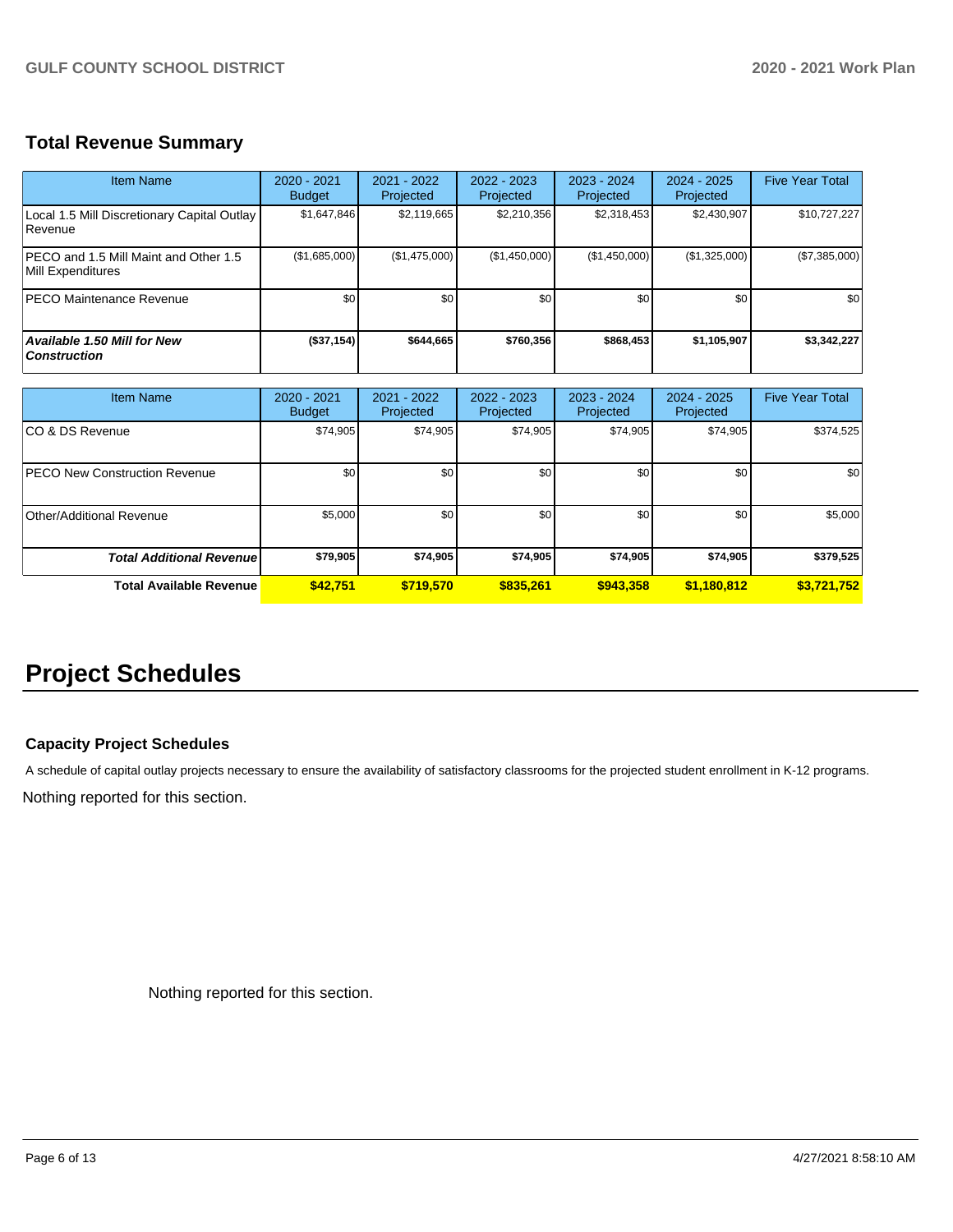## **Other Project Schedules**

Major renovations, remodeling, and additions of capital outlay projects that do not add capacity to schools.

| <b>Project Description</b>                               | Location | 2020 - 2021<br><b>Actual Budget</b> | 2021 - 2022<br>Projected | 2022 - 2023<br>Projected | 2023 - 2024<br>Projected | $2024 - 2025$<br>Projected | Total | Funded |
|----------------------------------------------------------|----------|-------------------------------------|--------------------------|--------------------------|--------------------------|----------------------------|-------|--------|
| Project description not specified Location not specified |          | \$0                                 | \$0                      | \$0                      | \$0                      | \$0                        |       | \$0 No |
| Project description not specified Location not specified |          | \$0                                 | \$0                      | \$0                      | \$0                      | \$0                        |       | \$0 No |
| Project description not specified Location not specified |          | \$0                                 | \$0                      | \$0                      | \$0                      | \$0                        |       | \$0 No |
| Project description not specified Location not specified |          | \$0                                 | \$0                      | \$0                      | \$0                      | \$0                        |       | \$0 No |
| Project description not specified Location not specified |          | \$0                                 | \$0                      | \$0                      | \$0                      | \$0                        |       | \$0 No |
| Project description not specified Location not specified |          | \$0                                 | \$0                      | \$0                      | \$0                      | \$0                        |       | \$0 No |
| Project description not specified Location not specified |          | \$0                                 | \$0                      | \$0                      | \$0                      | \$0                        |       | \$0 No |
|                                                          |          | \$0                                 | \$0                      | \$0                      | \$0                      | \$0                        | \$0   |        |

## **Additional Project Schedules**

Any projects that are not identified in the last approved educational plant survey.

| <b>Project Description</b> | Location                                                  | <b>Num</b><br><b>Classroom</b><br>s | 2020 - 2021<br><b>Actual Budget</b> | 2021 - 2022<br>Projected | 2022 - 2023<br>Projected | 2023 - 2024<br>Projected | $2024 - 2025$<br>Projected | Total        | Funded |
|----------------------------|-----------------------------------------------------------|-------------------------------------|-------------------------------------|--------------------------|--------------------------|--------------------------|----------------------------|--------------|--------|
| Parking Lot Paving         | <b>PORT SAINT JOE</b><br><b>ELEMENTARY</b>                |                                     | \$0                                 | \$225,000                | \$0                      | \$0                      | \$0                        | \$225,000 No |        |
| Track                      | <b>WEWAHITCHKA</b><br><b>JUNIOR SENIOR</b><br><b>HIGH</b> |                                     | \$400,000                           | \$0                      | \$0                      | \$0                      | \$0                        | \$400,000 No |        |
| Parking Lot Paving         | <b>WEWAHITCHKA</b><br><b>ELEMENTARY</b>                   |                                     | \$0                                 | \$225,000                | \$0                      | \$0                      | \$0                        | \$225,000 No |        |
| <b>Track</b>               | PORT SAINT JOE<br><b>JUNIOR SENIOR</b><br><b>HIGH</b>     |                                     | \$400,000                           | \$0                      | \$0                      | \$0                      | \$0                        | \$400,000 No |        |
|                            |                                                           |                                     | \$800,000                           | \$450,000                | \$0                      | \$0                      | \$0                        | \$1,250,000  |        |

## **Non Funded Growth Management Project Schedules**

Schedule indicating which projects, due to planned development, that CANNOT be funded from current revenues projected over the next five years.

Nothing reported for this section.

## **Tracking**

## **Capacity Tracking**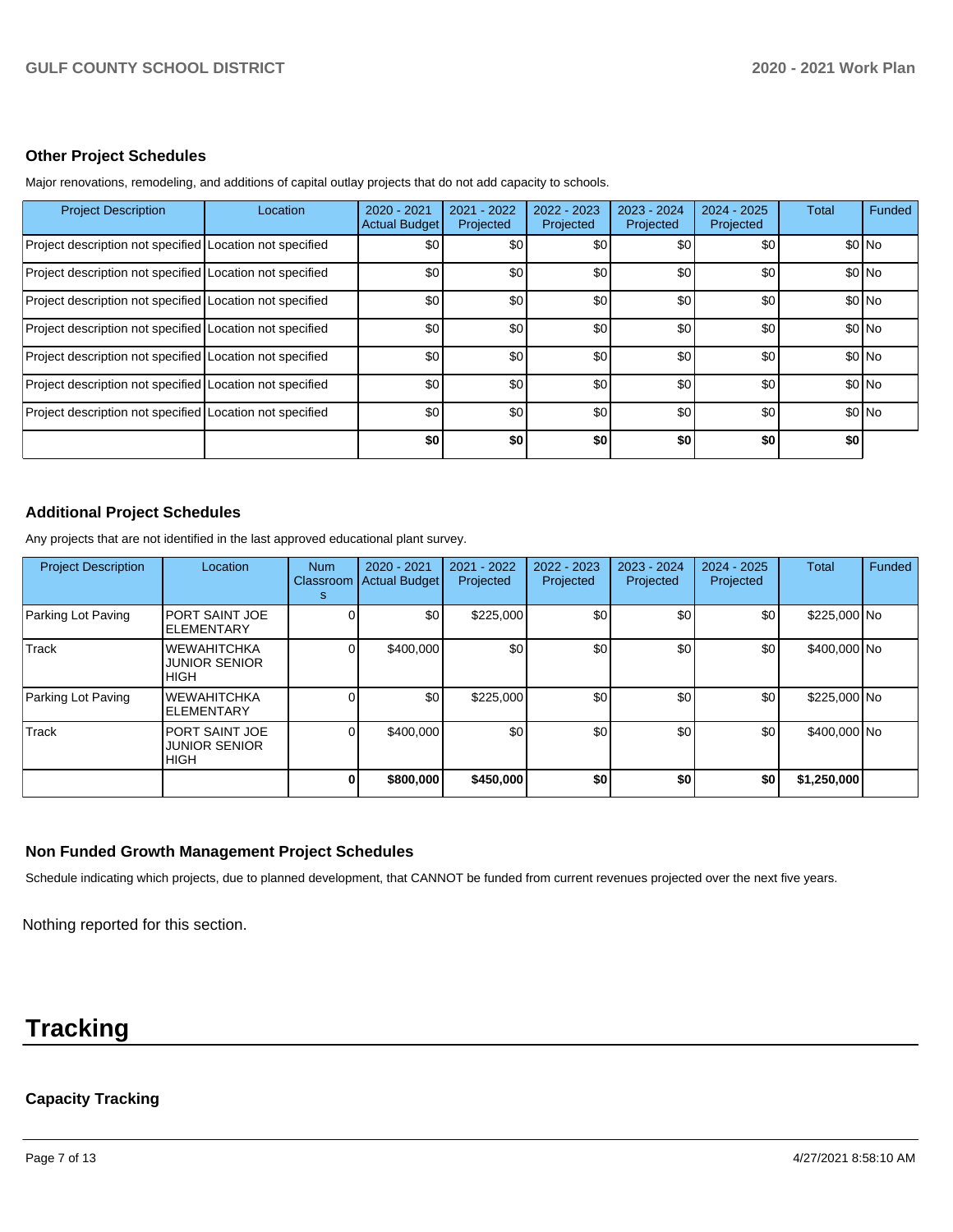| Location                                        | $2020 -$<br><b>2021 Satis.</b><br>Stu. Sta. | Actual<br>$2020 -$<br><b>2021 FISH</b><br>Capacity | Actual<br>$2019 -$<br>2020<br><b>COFTE</b> | # Class<br><b>Rooms</b> | Actual<br>Average<br>$2020 -$<br>2021 Class<br><b>Size</b> | Actual<br>$2020 -$<br>2021<br><b>Utilization</b> | <b>New</b><br>Stu.<br>Capacity | <b>New</b><br>Rooms to<br>be<br>Added/Re<br>moved | Projected<br>$2024 -$<br>2025<br><b>COFTE</b> | Projected<br>$2024 -$<br>2025<br><b>Utilization</b> | Projected<br>$2024 -$<br>2025 Class<br><b>Size</b> |
|-------------------------------------------------|---------------------------------------------|----------------------------------------------------|--------------------------------------------|-------------------------|------------------------------------------------------------|--------------------------------------------------|--------------------------------|---------------------------------------------------|-----------------------------------------------|-----------------------------------------------------|----------------------------------------------------|
| <b>WEWAHITCHKA</b><br><b>ELEMENTARY</b>         | 544                                         | 544                                                | 492                                        | 28                      | 18                                                         | 91.00 %                                          |                                | $\Omega$                                          | 0                                             | 0.00%                                               | 0                                                  |
| <b>PORT SAINT JOE</b><br><b>ELEMENTARY</b>      | 741                                         | 741                                                | 552                                        | 36 <sup>1</sup>         | 15                                                         | 74.00 %                                          |                                | $\Omega$                                          | 0                                             | 0.00%                                               | 0                                                  |
| <b>PORT SAINT JOE</b><br>JUNIOR SENIOR HIGH     | 1,108                                       | 997                                                | 461                                        | 47                      | 10                                                         | 46.00 %                                          |                                | 0                                                 | 0                                             | 0.00%                                               | 0                                                  |
| <b>WEWAHITCHKA</b><br><b>JUNIOR SENIOR HIGH</b> | 786                                         | 707                                                | 346                                        | 35                      | 10                                                         | 49.00 %                                          |                                | $\Omega$                                          | 0                                             | 0.00%                                               | 0                                                  |
| <b>GULF ADULT SCHOOL</b>                        | 72                                          | 108                                                |                                            | 3 <sup>1</sup>          |                                                            | 2.00 %                                           |                                | $\Omega$                                          | 0                                             | 0.00%                                               | $\mathbf 0$                                        |
|                                                 | 3,251                                       | 3.097                                              | 1,854                                      | 149                     | 12                                                         | 59.87%                                           | 0                              | 0                                                 | $\bf{0}$                                      | 0.00%                                               | $\mathbf 0$                                        |

The COFTE Projected Total (0) for 2024 - 2025 must match the Official Forecasted COFTE Total (1,874 ) for 2024 - 2025 before this section can be completed. In the event that the COFTE Projected Total does not match the Official forecasted COFTE, then the Balanced Projected COFTE Table should be used to balance COFTE.

| Projected COFTE for 2024 - 2025 |       |  |  |  |  |
|---------------------------------|-------|--|--|--|--|
| Elementary (PK-3)               | 549   |  |  |  |  |
| Middle (4-8)                    | 734   |  |  |  |  |
| High (9-12)                     | 592   |  |  |  |  |
|                                 | 1,874 |  |  |  |  |

| <b>Grade Level Type</b> | <b>Balanced Projected</b><br>COFTE for 2024 - 2025 |
|-------------------------|----------------------------------------------------|
| Elementary (PK-3)       | 549                                                |
| Middle $(4-8)$          | 734                                                |
| High (9-12)             | 592                                                |
|                         | 1,875                                              |

## **Relocatable Replacement**

Number of relocatable classrooms clearly identified and scheduled for replacement in the school board adopted financially feasible 5-year district work program.

| Location                               | $-2021$<br>$2020 -$ | 2021 - 2022 | $2022 - 2023$ | $2023 - 2024$ | 2024 - 2025 | Year 5 Total |
|----------------------------------------|---------------------|-------------|---------------|---------------|-------------|--------------|
| <b>Total Relocatable Replacements:</b> |                     |             |               | o             |             |              |

## **Charter Schools Tracking**

Information regarding the use of charter schools.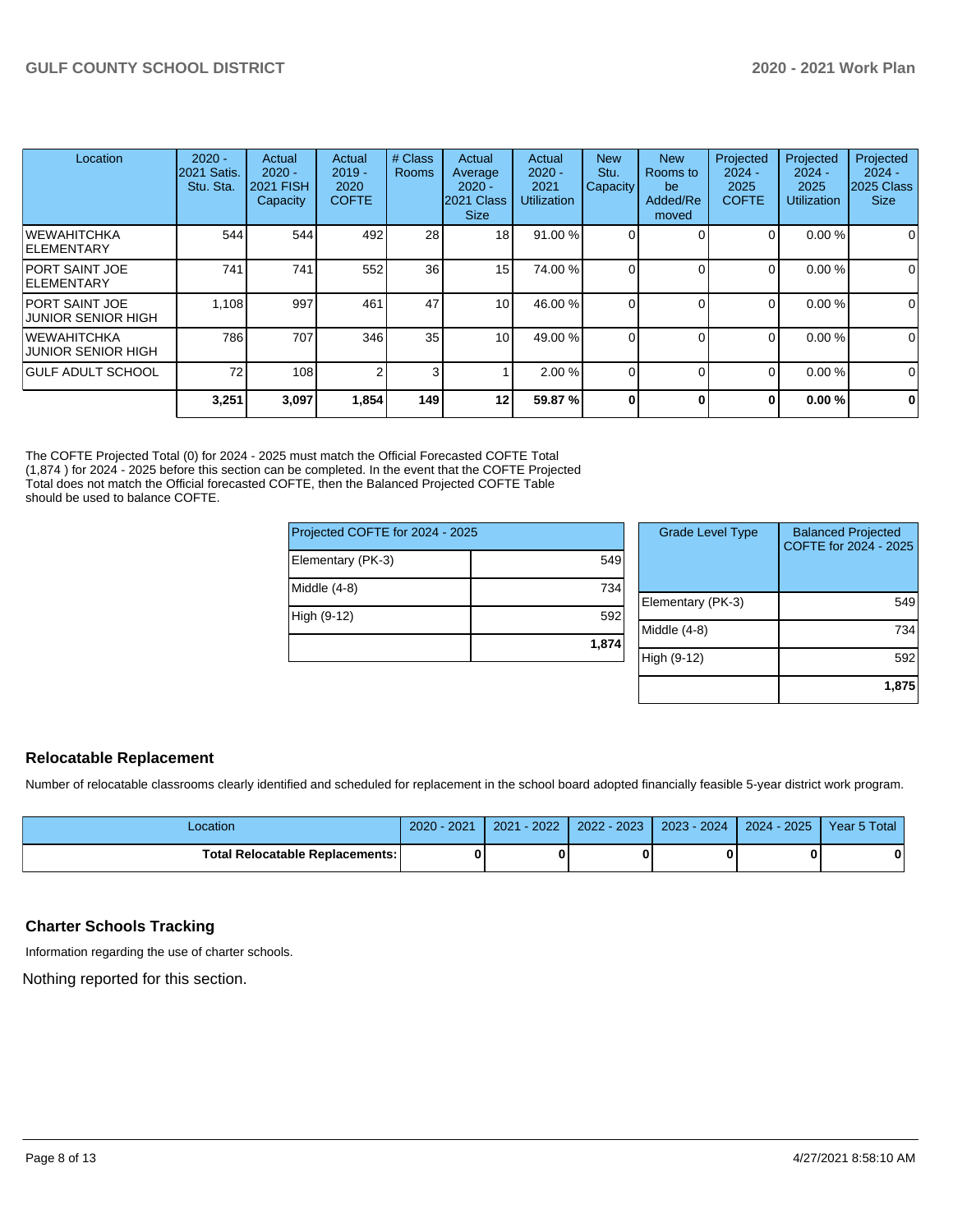## **Special Purpose Classrooms Tracking**

The number of classrooms that will be used for certain special purposes in the current year, by facility and type of classroom, that the district will, 1), not use for educational purposes, and 2), the co-teaching classrooms that are not open plan classrooms and will be used for educational purposes.

| School                                                     | School Type | # of Elementary<br>K-3 Classrooms | # of Middle 4-8<br><b>Classrooms</b> | # of High $9-12$<br><b>Classrooms</b> | # of $ESE$<br><b>Classrooms</b> | # of Combo<br><b>Classrooms</b> | Total<br><b>Classrooms</b> |
|------------------------------------------------------------|-------------|-----------------------------------|--------------------------------------|---------------------------------------|---------------------------------|---------------------------------|----------------------------|
| <b>IPORT SAINT JOE ELEMENTARY</b>                          | Educational |                                   |                                      |                                       |                                 |                                 | $\overline{2}$             |
| <b>PORT SAINT JOE JUNIOR SENIOR I Educational</b><br>IHIGH |             |                                   |                                      |                                       |                                 |                                 | 21                         |
| <b>IWEWAHITCHKA JUNIOR SENIOR Educational</b><br> HIGH     |             |                                   |                                      |                                       |                                 |                                 | $\overline{2}$             |
| <b>Total Educational Classrooms:</b>                       |             |                                   |                                      |                                       |                                 |                                 | 61                         |

| School                                                   | <b>School Type</b>                   | # of Elementary<br>K-3 Classrooms | $#$ of Middle 4-8<br><b>Classrooms</b> | # of High $9-12$<br><b>Classrooms</b> | # of $ESE$<br><b>Classrooms</b> | # of Combo<br><b>Classrooms</b> | Total<br>Classrooms |
|----------------------------------------------------------|--------------------------------------|-----------------------------------|----------------------------------------|---------------------------------------|---------------------------------|---------------------------------|---------------------|
| <b>PORT SAINT JOE ELEMENTARY</b>                         | Co-Teaching                          |                                   |                                        |                                       |                                 |                                 | 2                   |
| <b>PORT SAINT JOE JUNIOR SENIOR Co-Teaching</b><br> HIGH |                                      |                                   |                                        |                                       |                                 |                                 | 2                   |
| <b>IWEWAHITCHKA JUNIOR SENIOR Co-Teaching</b><br>IHIGH.  |                                      |                                   |                                        |                                       |                                 |                                 | 2                   |
|                                                          | <b>Total Co-Teaching Classrooms:</b> |                                   |                                        |                                       |                                 |                                 | -6                  |

#### **Infrastructure Tracking**

**Necessary offsite infrastructure requirements resulting from expansions or new schools. This section should include infrastructure information related to capacity project schedules and other project schedules (Section 4).** 

Not Specified

**Proposed location of planned facilities, whether those locations are consistent with the comprehensive plans of all affected local governments, and recommendations for infrastructure and other improvements to land adjacent to existing facilities. Provisions of 1013.33(12), (13) and (14) and 1013.36 must be addressed for new facilities planned within the 1st three years of the plan (Section 5).** 

Not Specified

**Consistent with Comp Plan?** No

#### **Net New Classrooms**

The number of classrooms, by grade level and type of construction, that were added during the last fiscal year.

| List the net new classrooms added in the 2019 - 2020 fiscal year. |                                                                                                                                                         |                                   | List the net new classrooms to be added in the 2020 - 2021 fiscal<br>year. |                        |                              |                                                                        |                                       |                        |  |
|-------------------------------------------------------------------|---------------------------------------------------------------------------------------------------------------------------------------------------------|-----------------------------------|----------------------------------------------------------------------------|------------------------|------------------------------|------------------------------------------------------------------------|---------------------------------------|------------------------|--|
|                                                                   | "Classrooms" is defined as capacity carrying classrooms that are added to increase<br>capacity to enable the district to meet the Class Size Amendment. |                                   |                                                                            |                        |                              | Totals for fiscal year 2020 - 2021 should match totals in Section 15A. |                                       |                        |  |
| Location                                                          | $2019 - 2020$ #<br>Permanent                                                                                                                            | $2019 - 2020$ #<br><b>Modular</b> | $2019 - 2020$ #<br>Relocatable                                             | $2019 - 2020$<br>Total | $2020 - 2021$ #<br>Permanent | $2020 - 2021$ #<br>Modular                                             | $2020 - 2021$ #<br><b>Relocatable</b> | $2020 - 2021$<br>Total |  |
| Elementary (PK-3)                                                 |                                                                                                                                                         |                                   |                                                                            |                        |                              |                                                                        |                                       |                        |  |
| Middle (4-8)                                                      |                                                                                                                                                         |                                   |                                                                            |                        |                              |                                                                        |                                       | 0                      |  |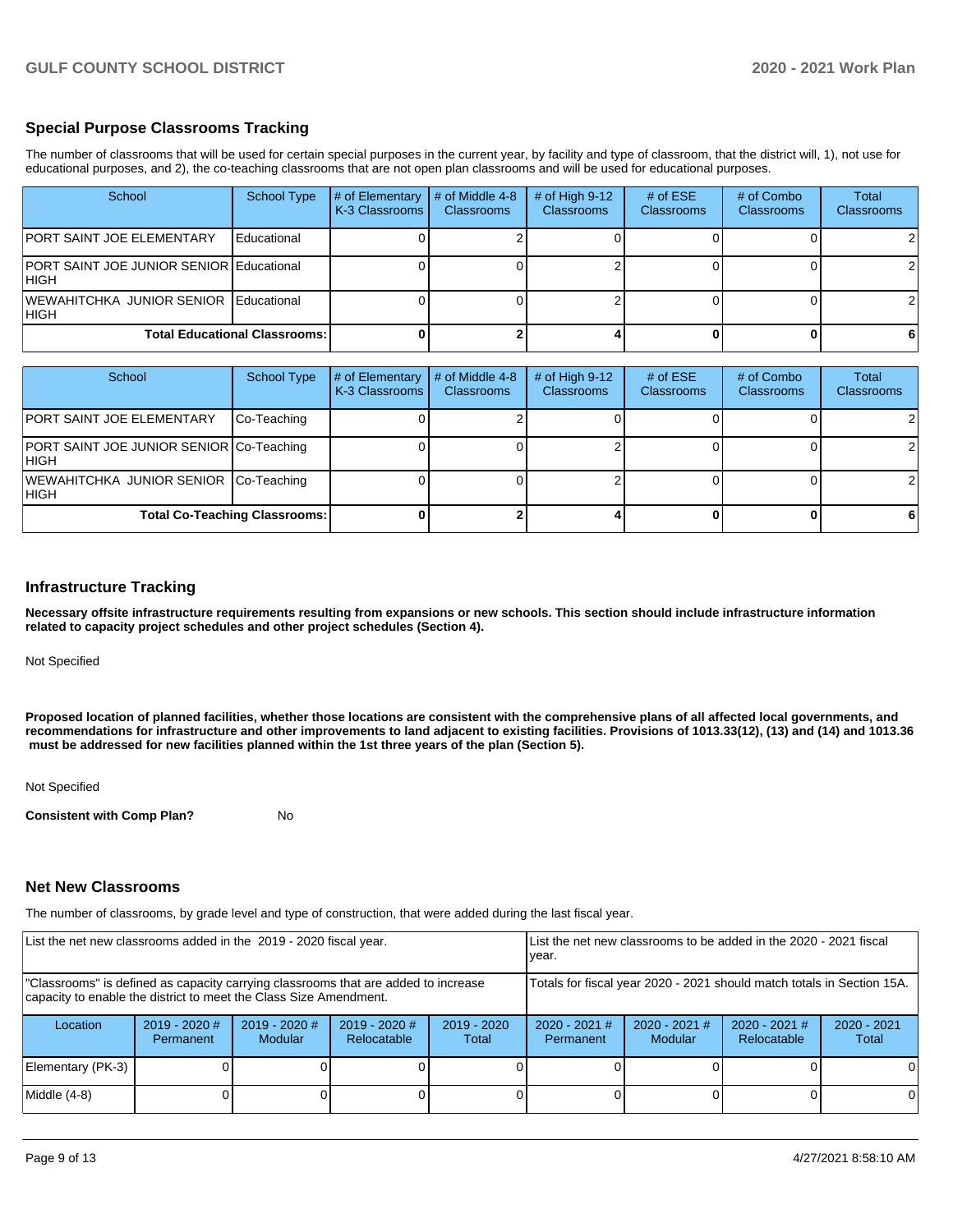| High (9-12) |  |  |  |   |  |
|-------------|--|--|--|---|--|
|             |  |  |  | 0 |  |

## **Relocatable Student Stations**

Number of students that will be educated in relocatable units, by school, in the current year, and the projected number of students for each of the years in the workplan.

| <b>Site</b>                           | $2020 - 2021$   | 2021 - 2022 | 2022 - 2023 | 2023 - 2024 | 2024 - 2025 | 5 Year Average |
|---------------------------------------|-----------------|-------------|-------------|-------------|-------------|----------------|
| <b>IWEWAHITCHKA ELEMENTARY</b>        | 25 <sub>1</sub> |             |             |             |             |                |
| PORT SAINT JOE ELEMENTARY             |                 |             |             |             |             |                |
| PORT SAINT JOE JUNIOR SENIOR HIGH     |                 |             |             |             |             |                |
| <b>WEWAHITCHKA JUNIOR SENIOR HIGH</b> |                 |             |             |             |             |                |
| <b>GULF ADULT SCHOOL</b>              |                 |             |             |             |             |                |

| Totals for GULF COUNTY SCHOOL DISTRICT            |       |       |       |       |       |      |
|---------------------------------------------------|-------|-------|-------|-------|-------|------|
| Total students in relocatables by year.           | 25    |       |       |       |       |      |
| Total number of COFTE students projected by year. | 1.870 | 1.898 | 1.910 | 1.893 | 1.874 | .889 |
| Percent in relocatables by year.                  | 1 % I | 0%    | $0\%$ | 0%    | 0%    | 0%   |

## **Leased Facilities Tracking**

Exising leased facilities and plans for the acquisition of leased facilities, including the number of classrooms and student stations, as reported in the educational plant survey, that are planned in that location at the end of the five year workplan.

| Location                          | # of Leased<br>Classrooms 2020 -<br>2021 | <b>FISH Student</b><br><b>Stations</b> | Owner | # of Leased<br>Classrooms 2024 -<br>2025 | <b>FISH Student</b><br><b>Stations</b> |
|-----------------------------------|------------------------------------------|----------------------------------------|-------|------------------------------------------|----------------------------------------|
| WEWAHITCHKA ELEMENTARY            |                                          | 25                                     |       |                                          |                                        |
| <b>PORT SAINT JOE ELEMENTARY</b>  |                                          |                                        |       |                                          |                                        |
| PORT SAINT JOE JUNIOR SENIOR HIGH |                                          |                                        |       |                                          |                                        |
| IWEWAHITCHKA JUNIOR SENIOR HIGH   |                                          |                                        |       |                                          |                                        |
| <b>GULF ADULT SCHOOL</b>          |                                          |                                        |       |                                          | $\Omega$                               |
|                                   |                                          | 25                                     |       |                                          | 0                                      |

## **Failed Standard Relocatable Tracking**

Relocatable units currently reported by school, from FISH, and the number of relocatable units identified as 'Failed Standards'.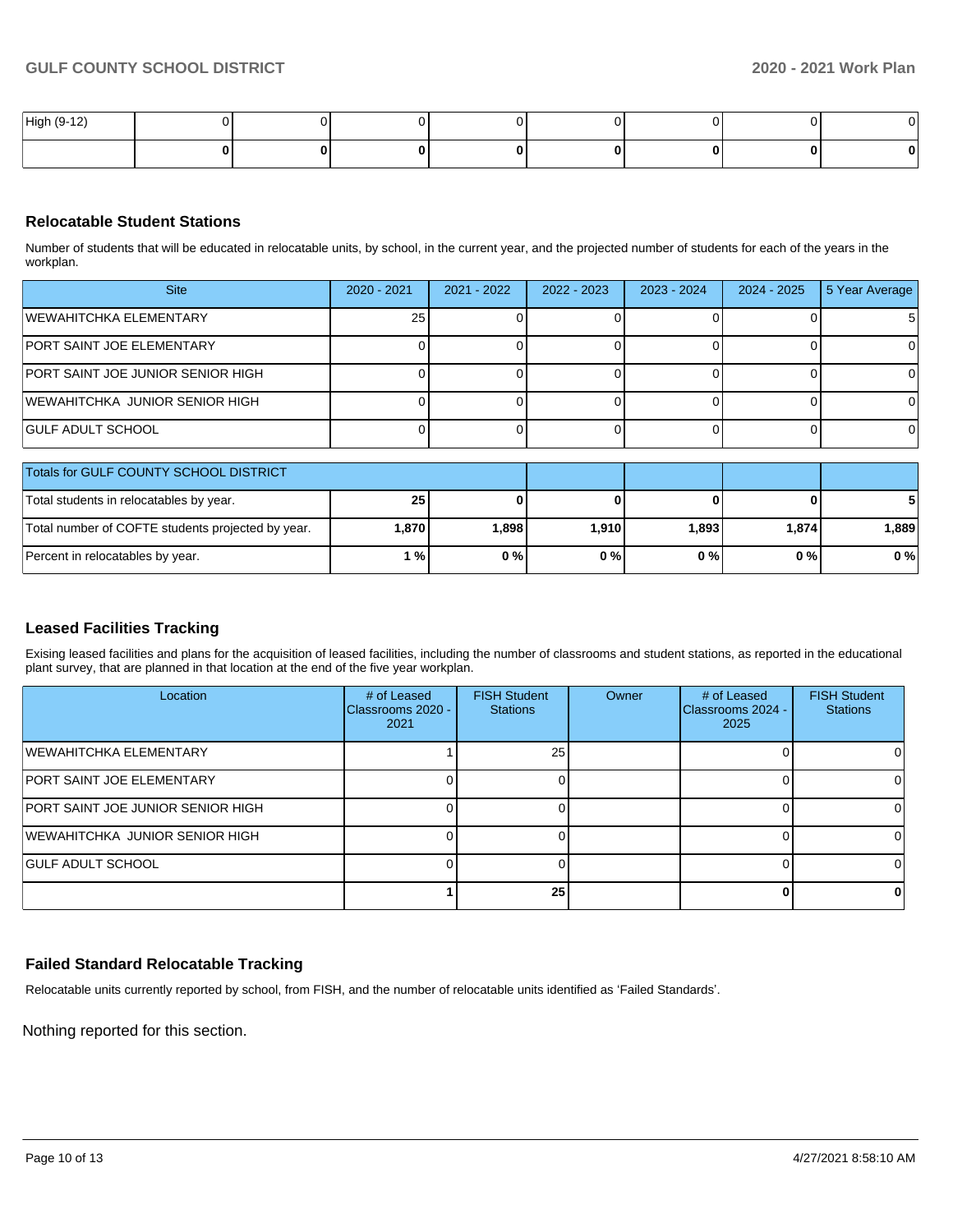## **Planning**

#### **Class Size Reduction Planning**

**Plans approved by the school board that reduce the need for permanent student stations such as acceptable school capacity levels, redistricting, busing, year-round schools, charter schools, magnet schools, public-private partnerships, multitrack scheduling, grade level organization, block scheduling, or other alternatives.**

 There is space available to meet the requirements for class size reduction. Projected COFTE numbers are predicted to drop in the next five years reducing the need for new classrooms.

#### **School Closure Planning**

**Plans for the closure of any school, including plans for disposition of the facility or usage of facility space, and anticipated revenues.** 

No schools will be closed in Gulf County

## **Long Range Planning**

#### **Ten-Year Maintenance**

District projects and locations regarding the projected need for major renovation, repair, and maintenance projects within the district in years 6-10 beyond the projects plans detailed in the five years covered by the work plan.

Nothing reported for this section.

## **Ten-Year Capacity**

Schedule of capital outlay projects projected to ensure the availability of satisfactory student stations for the projected student enrollment in K-12 programs for the future 5 years beyond the 5-year district facilities work program.

Nothing reported for this section.

#### **Ten-Year Planned Utilization**

Schedule of planned capital outlay projects identifying the standard grade groupings, capacities, and planned utilization rates of future educational facilities of the district for both permanent and relocatable facilities.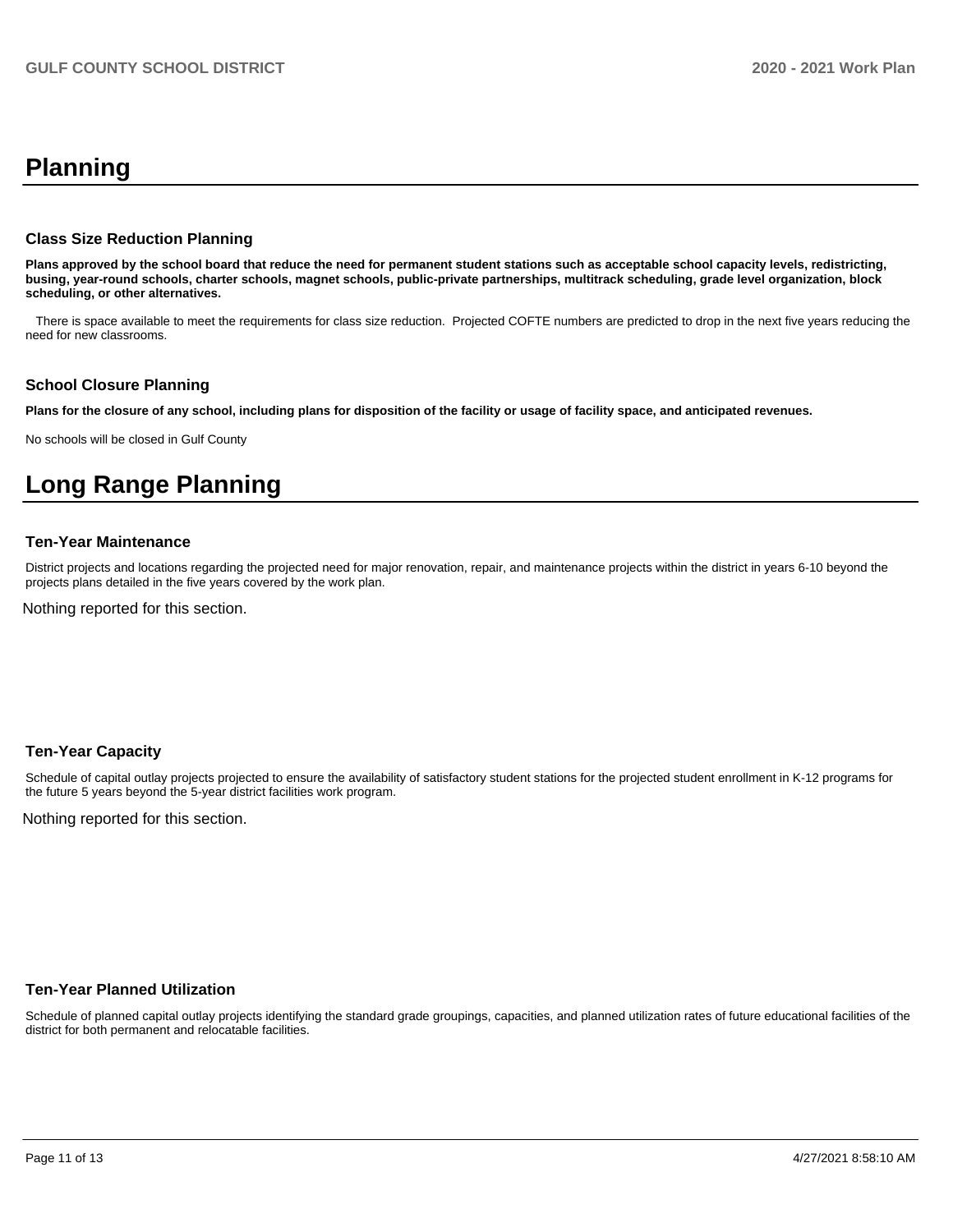| <b>Grade Level Projections</b>  | <b>FISH</b><br><b>Student</b><br><b>Stations</b> | Actual 2019 -<br><b>2020 FISH</b><br>Capacity | Actual<br>$2019 -$<br>2020<br><b>COFTE</b> | Actual 2019 - 2020<br><b>Utilization</b> | Actual 2020 - 2021 / 2029 - 2030 new<br>Student Capacity to be added/removed | Projected 2029<br><b>2030 COFTE</b> | Projected 2029 -<br>2030 Utilization |
|---------------------------------|--------------------------------------------------|-----------------------------------------------|--------------------------------------------|------------------------------------------|------------------------------------------------------------------------------|-------------------------------------|--------------------------------------|
| Elementary - District<br>Totals | 1,285                                            | 1,285                                         | .044.38                                    | 81.25 %                                  |                                                                              | 1,300                               | 101.17 %                             |
| Middle - District Totals        | 1.894                                            | 1.704                                         | 807.28                                     | 47.36 %                                  |                                                                              | 1,900                               | 111.50 %                             |
| High - District Totals          |                                                  |                                               | 0.00                                       | $0.00\%$                                 |                                                                              |                                     | 0.00 %                               |
| Other - ESE, etc                | 72                                               | 108                                           | 2.44                                       | 1.85 %                                   |                                                                              | 110 l                               | 101.85 %                             |
|                                 | 3,251                                            | 3,097                                         | .854.10                                    | 59.87 %                                  |                                                                              | 3,310                               | 106.88%                              |

**Combination schools are included with the middle schools for student stations, capacity, COFTE and utilization purposes because these facilities all have a 90% utilization factor. Use this space to explain or define the grade groupings for combination schools.** 

No comments to report.

#### **Ten-Year Infrastructure Planning**

**Proposed Location of Planned New, Remodeled, or New Additions to Facilities in 06 thru 10 out years (Section 28).**

Nothing reported for this section.

Plans for closure of any school, including plans for disposition of the facility or usage of facility space, and anticipated revenues in the 06 thru 10 out **years (Section 29).**

Nothing reported for this section.

#### **Twenty-Year Maintenance**

District projects and locations regarding the projected need for major renovation, repair, and maintenance projects within the district in years 11-20 beyond the projects plans detailed in the five years covered by the work plan.

Nothing reported for this section.

## **Twenty-Year Capacity**

Schedule of capital outlay projects projected to ensure the availability of satisfactory student stations for the projected student enrollment in K-12 programs for the future 11-20 years beyond the 5-year district facilities work program.